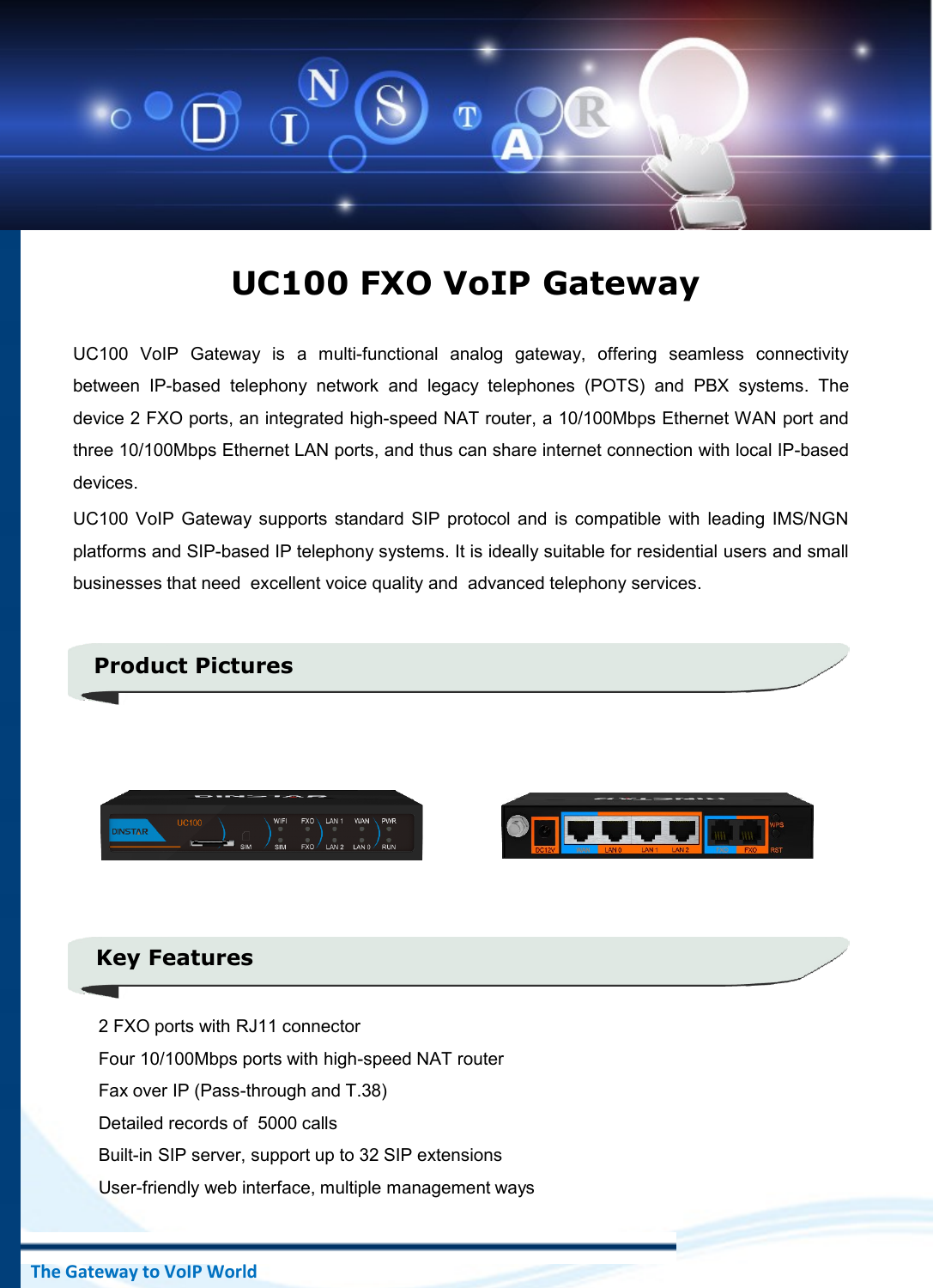# DINSTAR

# **UC100 FXO VoIP Gateway**

## **Physical Interfaces**

- FXO Port: 2 (RJ11)
- **Ethernet Interfaces** 1\*WAN 10/100 Base-T RJ45 3\*LAN 10/100 Base-T RJ45
- **WIFI (Optional)**  2.4GHz 802.11b/g/n,2T2R

### **FXO**

- Connector: RJ11
- Caller ID: FSK, DTMF
- Polarity Reversal
- Answer Delay
- Busy Tone Detection
- No Current Detection

### **Voice Capabilities**

- VoIP Protocols: SIP over UDP/TCP,SDP,RTP
- Codecs: G.711a/μ law,G.723.1, G.729A/B
- Silence Suppression
- Comfort Noise Generator(CNG)
- Voice Activity Detection(VAD)
- Echo Cancellation: G.168 with up to 128ms
- Dynamic Jitter Buffer
- Adjustable Gain Control
- Automatic Gain Control (AGC)
- Call Progress Tones: Dial Tone, Ring Back Tone, Busy Tone
- FAX: T.38 and Pass-through
- NAT: STUN/UPnP
- DTMF: RFC2833/SIP Info/In-band
- DDNS

### **Network Features**

- Protocols:
	- TCP/IP/UDP,RTP/RTCP, ARP/RARP,
	- ICMP, NTP/SNTP, DNS/DDNS,FTP,
	- Tracert, Nslookup
- **Network Mode** Bridge/Route
- HTTP/HTTPS
- PPPoE
- DHCP Server/DHCP Client
- Port Mapping
- **Firewall**
- Telnet/SSH
- PPTP/L2TP Client
- DMZ
- **Static Route**
- Wi-Fi Authentication WEP,WPA+PSK, WPA2+PSK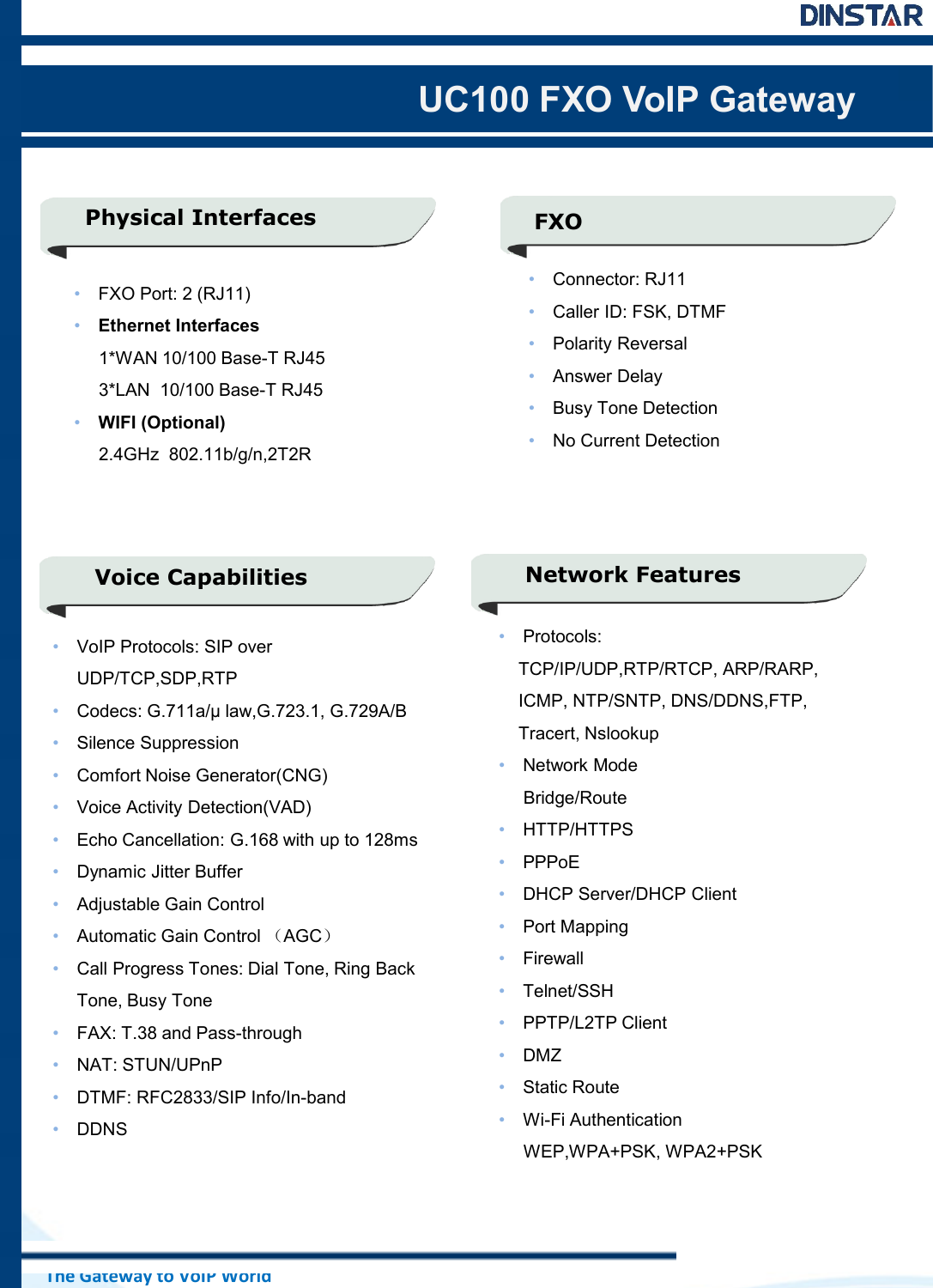# DINSTAR

# 客户至上 贴心服务 **UC100 FXO VoIP Gateway**

### **Supplementary Services**

- Call Forward (Unconditional/No Answer/Busy)
- Call Waiting
- Call Hold
- Call Transfer
- **Hotline**
- Do-not-disturb
- Three-way Conference

### **Software Features**

- **Ring Group**
- Routing Groups
- Caller/Called Number Manipulation
- Routing Based on Time Period
- Routing Based on Caller/Called Prefixes
- Routing Based on Source Trunks
- Dial Rules
- **Failover Routing**
- IVR Local Maintenance
- Auto Attendant Function
- CDRs
- Built-in IPPBX with up to 32 SIP Users

#### **Maintenance**

- Web GUI Configuration
- Telnet Management
- Configuration Restore/Backup
- Multiple Languages Supported
- HTTP/TFTP/FTP Firmware Upgrade
- Auto Provision
- CDR Report and Export
- **Syslog**
- Ping and Tracert
- Traffic Statistics: TCP,UDP,RTP
- **Network Capture**
- NTP
- SNMP/TR069

### **Environmental**

- Power Supply: 12VDC, 1A
- Power Consumption: <10W
- Operating Temperature. 0 ℃ ~ 45 ℃ Storage Temperature: -20 ℃ ~80 ℃
- Humidity: 10%-90% Non-Condensing
- Dimensions (W/D/H):  $126 \times 75 \times 25$ mm
- Unit Weight: 0.7kg